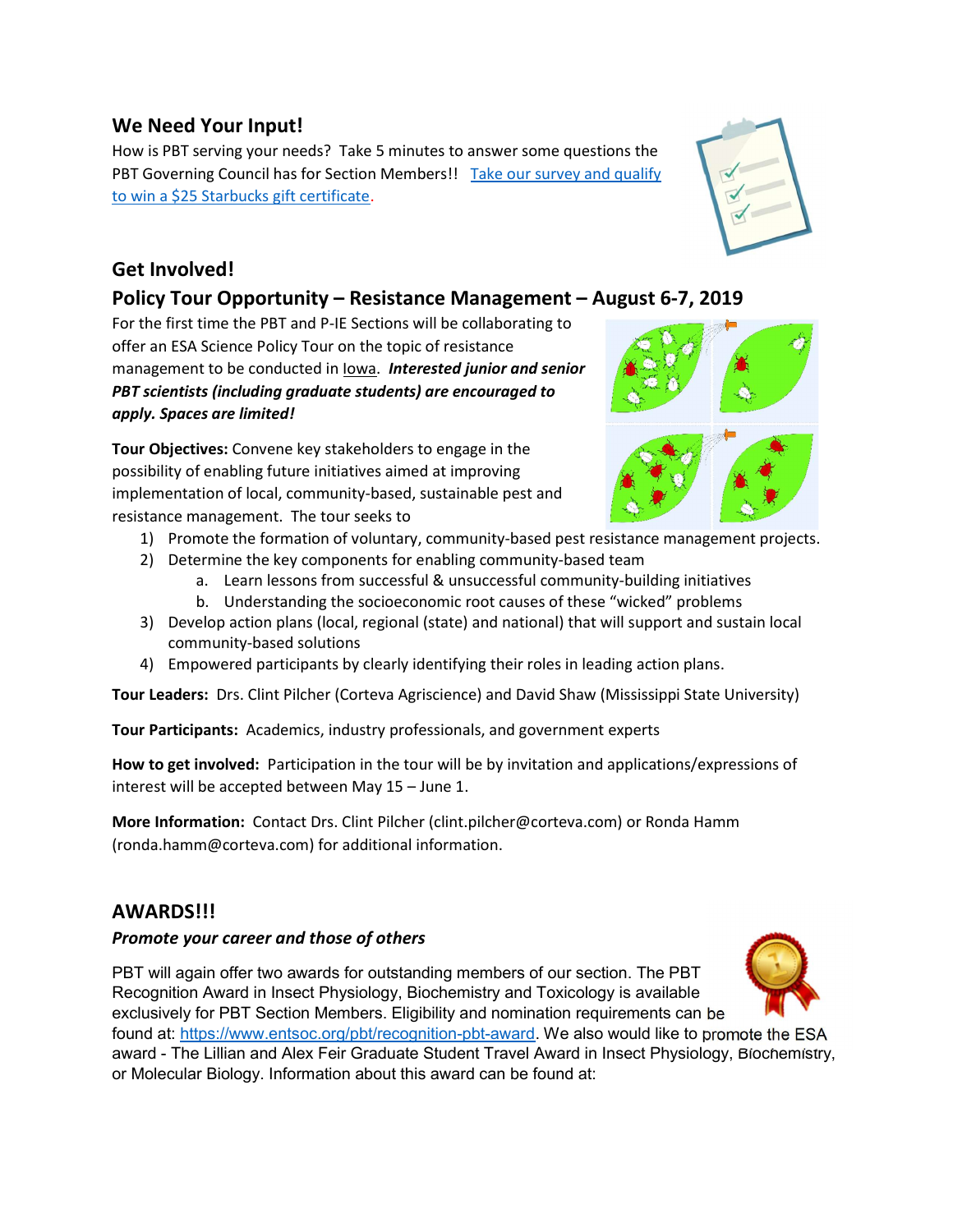https://www.entsoc.org/awards/student/feir. Nominations for both awards are due by June 1st. Your PBT contact is: Dr. Joshua Benoit (joshua.benoit@uc.edu).